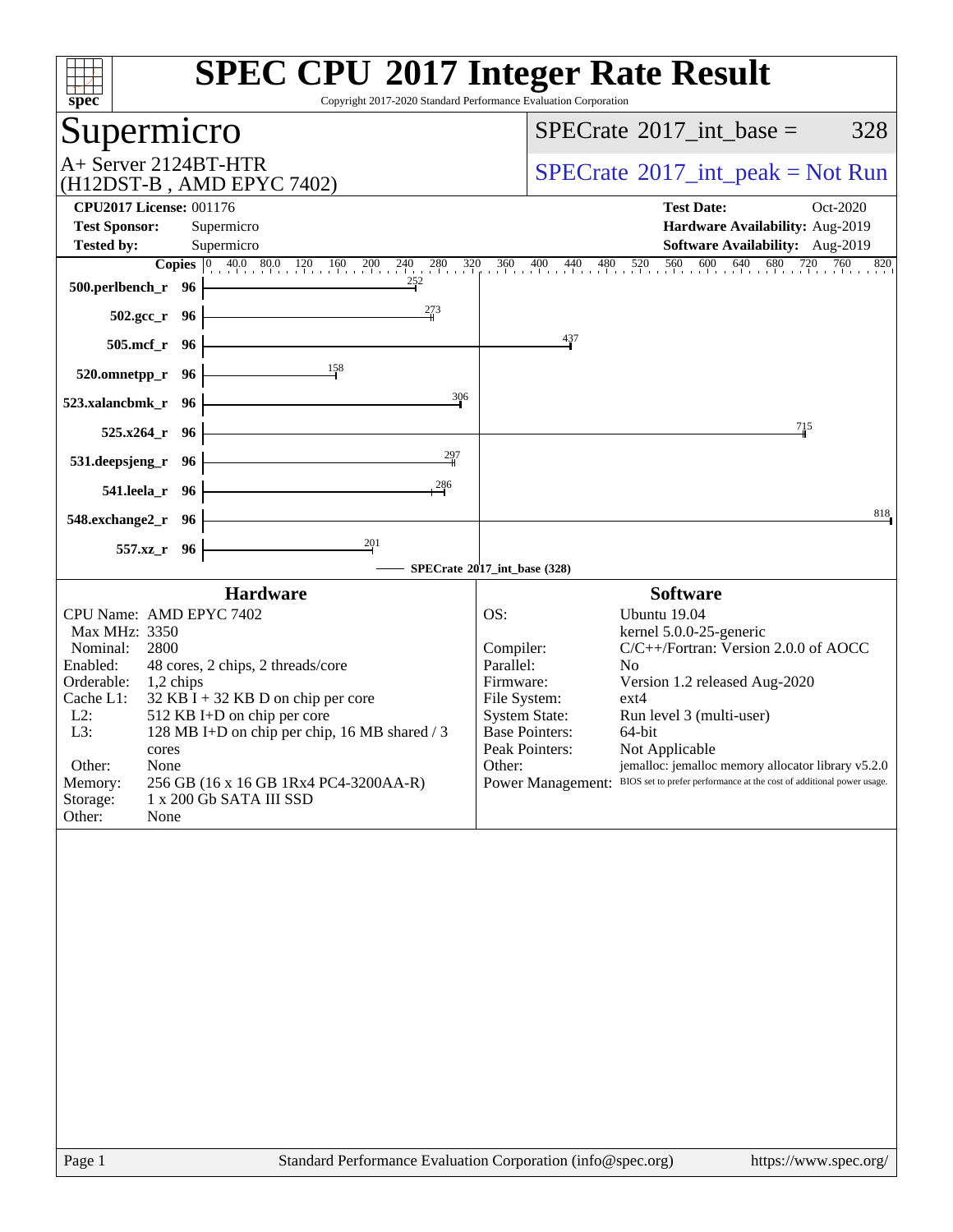

Copyright 2017-2020 Standard Performance Evaluation Corporation

# Supermicro

[SPECrate](http://www.spec.org/auto/cpu2017/Docs/result-fields.html#SPECrate2017intbase)<sup>®</sup>2017 int base =  $328$ 

(H12DST-B , AMD EPYC 7402)

 $A+$  Server 2124BT-HTR<br>(H12DST B, AMD EBVC 7402)

**[CPU2017 License:](http://www.spec.org/auto/cpu2017/Docs/result-fields.html#CPU2017License)** 001176 **[Test Date:](http://www.spec.org/auto/cpu2017/Docs/result-fields.html#TestDate)** Oct-2020 **[Test Sponsor:](http://www.spec.org/auto/cpu2017/Docs/result-fields.html#TestSponsor)** Supermicro **[Hardware Availability:](http://www.spec.org/auto/cpu2017/Docs/result-fields.html#HardwareAvailability)** Aug-2019 **[Tested by:](http://www.spec.org/auto/cpu2017/Docs/result-fields.html#Testedby)** Supermicro **[Software Availability:](http://www.spec.org/auto/cpu2017/Docs/result-fields.html#SoftwareAvailability)** Aug-2019

#### **[Results Table](http://www.spec.org/auto/cpu2017/Docs/result-fields.html#ResultsTable)**

|                                            | <b>Base</b>   |                |       |                | <b>Peak</b> |                |       |               |                |              |                |              |                |              |
|--------------------------------------------|---------------|----------------|-------|----------------|-------------|----------------|-------|---------------|----------------|--------------|----------------|--------------|----------------|--------------|
| <b>Benchmark</b>                           | <b>Copies</b> | <b>Seconds</b> | Ratio | <b>Seconds</b> | Ratio       | <b>Seconds</b> | Ratio | <b>Copies</b> | <b>Seconds</b> | <b>Ratio</b> | <b>Seconds</b> | <b>Ratio</b> | <b>Seconds</b> | <b>Ratio</b> |
| 500.perlbench_r                            | 96            | 606            | 252   | 603            | 253         | 607            | 252   |               |                |              |                |              |                |              |
| $502.\text{gcc}$ <sub>r</sub>              | 96            | 496            | 274   | 497            | 273         | 501            | 271   |               |                |              |                |              |                |              |
| $505$ .mcf r                               | 96            | 354            | 438   | 356            | 436         | 355            | 437   |               |                |              |                |              |                |              |
| 520.omnetpp_r                              | 96            | 798            | 158   | 796            | 158         | 800            | 157   |               |                |              |                |              |                |              |
| 523.xalancbmk r                            | 96            | 330            | 307   | 332            | 305         | 331            | 306   |               |                |              |                |              |                |              |
| 525.x264 r                                 | 96            | 236            | 713   | 235            | 715         | 235            | 716   |               |                |              |                |              |                |              |
| 531.deepsjeng_r                            | 96            | 368            | 299   | 371            | 297         | 372            | 296   |               |                |              |                |              |                |              |
| 541.leela_r                                | 96            | 554            | 287   | 556            | 286         | 584            | 272   |               |                |              |                |              |                |              |
| 548.exchange2_r                            | 96            | 307            | 819   | 308            | 817         | 308            | 818   |               |                |              |                |              |                |              |
| 557.xz                                     | 96            | 515            | 201   | 515            | 201         | 515            | 201   |               |                |              |                |              |                |              |
| $SPECrate^{\circ}2017\_int\_base =$<br>328 |               |                |       |                |             |                |       |               |                |              |                |              |                |              |
| $SPFCrata@2017$ int neak –<br>Not Run      |               |                |       |                |             |                |       |               |                |              |                |              |                |              |

**[SPECrate](http://www.spec.org/auto/cpu2017/Docs/result-fields.html#SPECrate2017intpeak)[2017\\_int\\_peak =](http://www.spec.org/auto/cpu2017/Docs/result-fields.html#SPECrate2017intpeak) Not Run**

Results appear in the [order in which they were run](http://www.spec.org/auto/cpu2017/Docs/result-fields.html#RunOrder). Bold underlined text [indicates a median measurement](http://www.spec.org/auto/cpu2017/Docs/result-fields.html#Median).

#### **[Compiler Notes](http://www.spec.org/auto/cpu2017/Docs/result-fields.html#CompilerNotes)**

The AMD64 AOCC Compiler Suite is available at <http://developer.amd.com/amd-aocc/>

#### **[Submit Notes](http://www.spec.org/auto/cpu2017/Docs/result-fields.html#SubmitNotes)**

The config file option 'submit' was used. 'numactl' was used to bind copies to the cores. See the configuration file for details.

#### **[Operating System Notes](http://www.spec.org/auto/cpu2017/Docs/result-fields.html#OperatingSystemNotes)**

'ulimit -s unlimited' was used to set environment stack size 'ulimit -l 2097152' was used to set environment locked pages in memory limit

runcpu command invoked through numactl i.e.: numactl --interleave=all runcpu <etc>

Set dirty\_ratio=8 to limit dirty cache to 8% of memory Set swappiness=1 to swap only if necessary Set zone\_reclaim\_mode=1 to free local node memory and avoid remote memory sync then drop\_caches=3 to reset caches before invoking runcpu

dirty\_ratio, swappiness, zone\_reclaim\_mode and drop\_caches were all set using privileged echo (e.g. echo 1 > /proc/sys/vm/swappiness).

**(Continued on next page)**

Page 2 Standard Performance Evaluation Corporation [\(info@spec.org\)](mailto:info@spec.org) <https://www.spec.org/>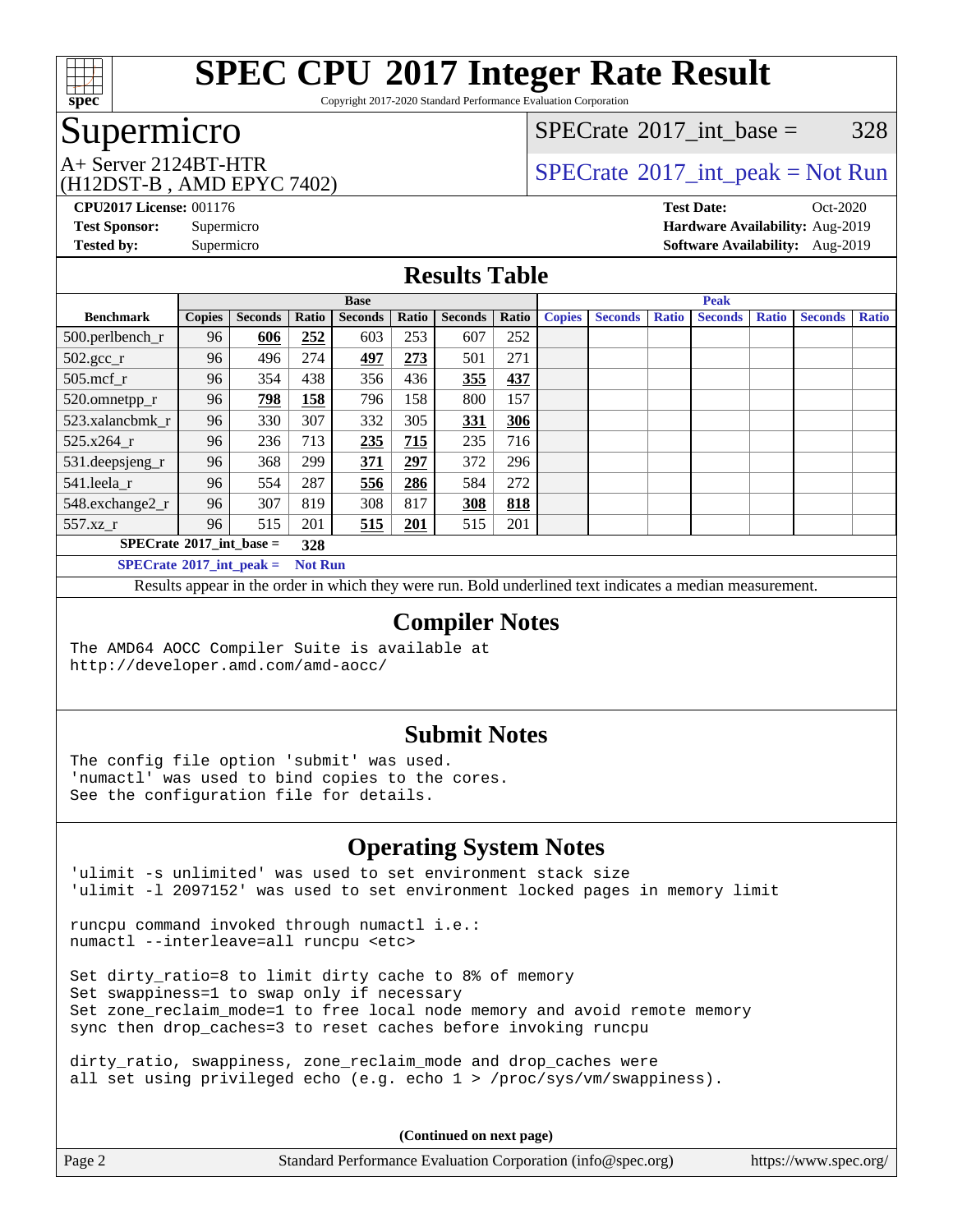

Copyright 2017-2020 Standard Performance Evaluation Corporation

# Supermicro

[SPECrate](http://www.spec.org/auto/cpu2017/Docs/result-fields.html#SPECrate2017intbase)<sup>®</sup>2017 int base =  $328$ 

(H12DST-B , AMD EPYC 7402)

 $A+$  Server 2124BT-HTR<br>(H12DST B, AMD EBVC 7402)

**[Tested by:](http://www.spec.org/auto/cpu2017/Docs/result-fields.html#Testedby)** Supermicro **Supermicro [Software Availability:](http://www.spec.org/auto/cpu2017/Docs/result-fields.html#SoftwareAvailability)** Aug-2019

**[CPU2017 License:](http://www.spec.org/auto/cpu2017/Docs/result-fields.html#CPU2017License)** 001176 **[Test Date:](http://www.spec.org/auto/cpu2017/Docs/result-fields.html#TestDate)** Oct-2020 **[Test Sponsor:](http://www.spec.org/auto/cpu2017/Docs/result-fields.html#TestSponsor)** Supermicro **[Hardware Availability:](http://www.spec.org/auto/cpu2017/Docs/result-fields.html#HardwareAvailability)** Aug-2019

#### **[Operating System Notes \(Continued\)](http://www.spec.org/auto/cpu2017/Docs/result-fields.html#OperatingSystemNotes)**

Transparent huge pages set to 'always' for this run (OS default)

#### **[Environment Variables Notes](http://www.spec.org/auto/cpu2017/Docs/result-fields.html#EnvironmentVariablesNotes)**

Environment variables set by runcpu before the start of the run: LD\_LIBRARY\_PATH = "/home/cpu2017/amd\_rate\_aocc200\_rome\_C\_lib/64;/home/cpu2017/amd\_rate\_aoc c200\_rome\_C\_lib/32:" MALLOC\_CONF = "retain:true"

#### **[General Notes](http://www.spec.org/auto/cpu2017/Docs/result-fields.html#GeneralNotes)**

Binaries were compiled on a system with 2x AMD EPYC 7601 CPU + 512GB Memory using Fedora 26

NA: The test sponsor attests, as of date of publication, that CVE-2017-5754 (Meltdown) is mitigated in the system as tested and documented. Yes: The test sponsor attests, as of date of publication, that CVE-2017-5753 (Spectre variant 1) is mitigated in the system as tested and documented. Yes: The test sponsor attests, as of date of publication, that CVE-2017-5715 (Spectre variant 2) is mitigated in the system as tested and documented.

jemalloc: configured and built with GCC v9.1.0 in Ubuntu 19.04 with -O3 -znver2 -flto jemalloc 5.2.0 is available here: <https://github.com/jemalloc/jemalloc/releases/download/5.2.0/jemalloc-5.2.0.tar.bz2>

#### **[Platform Notes](http://www.spec.org/auto/cpu2017/Docs/result-fields.html#PlatformNotes)**

BIOS Settings: Determinism Control = Manual Determinism Slider = Power cTDP Control = Manual  $CTDP = 200$ Package Power Limit Control = Manual Package Power Limit = 200  $APBDIS = 1$ NUMA Nodes Per Socket = NPS4 Sysinfo program /home/cpu2017/bin/sysinfo Rev: r6365 of 2019-08-21 295195f888a3d7edb1e6e46a485a0011 running on h12dst Wed Oct 14 16:43:58 2020

 SUT (System Under Test) info as seen by some common utilities. For more information on this section, see

**(Continued on next page)**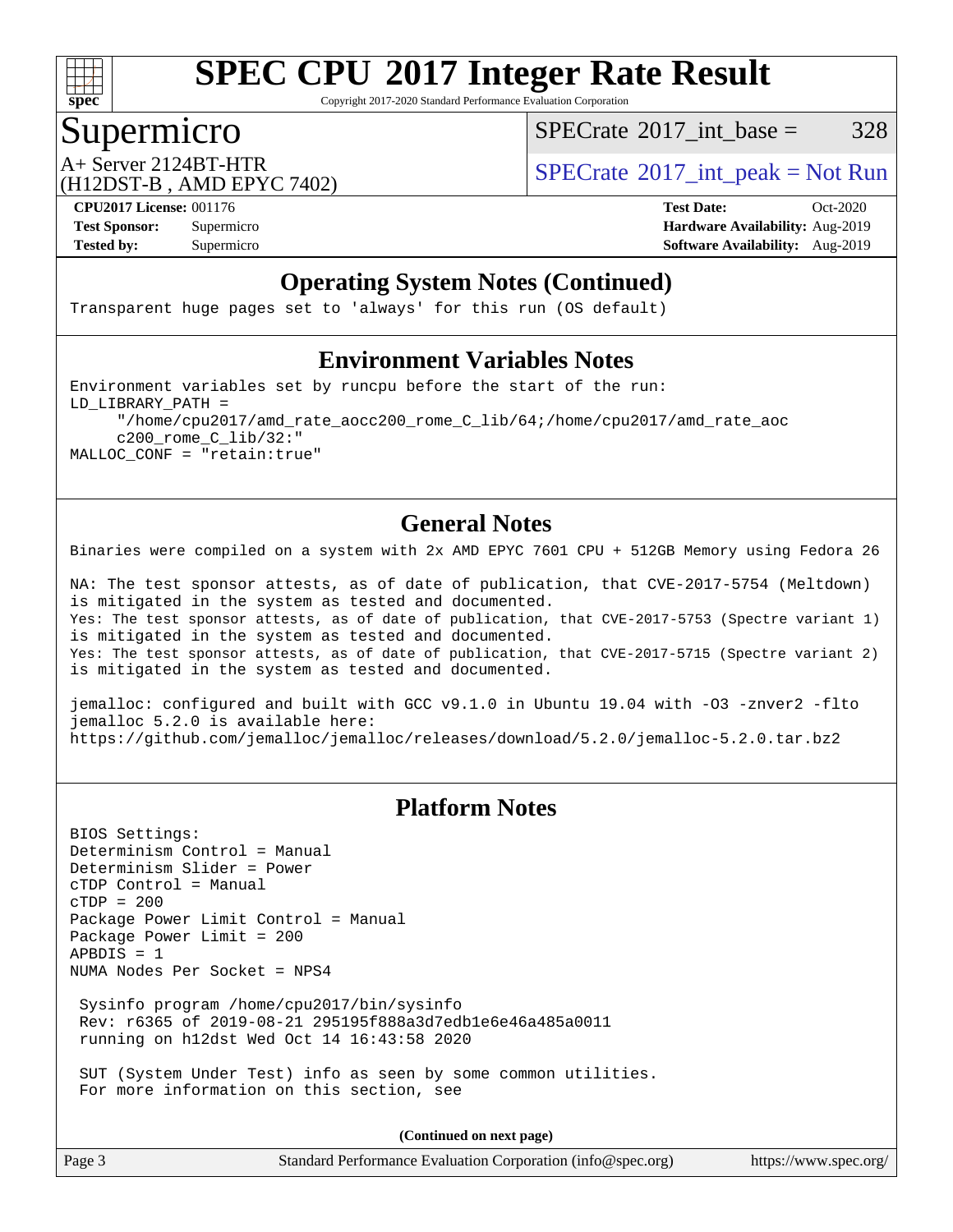

Copyright 2017-2020 Standard Performance Evaluation Corporation

# Supermicro<br>A+ Server 2124BT-HTR

 $SPECTate@2017\_int\_base = 328$ 

(H12DST-B , AMD EPYC 7402)

 $SPECTate$ <sup>®</sup>[2017\\_int\\_peak = N](http://www.spec.org/auto/cpu2017/Docs/result-fields.html#SPECrate2017intpeak)ot Run

**[Tested by:](http://www.spec.org/auto/cpu2017/Docs/result-fields.html#Testedby)** Supermicro **Supermicro [Software Availability:](http://www.spec.org/auto/cpu2017/Docs/result-fields.html#SoftwareAvailability)** Aug-2019

**[CPU2017 License:](http://www.spec.org/auto/cpu2017/Docs/result-fields.html#CPU2017License)** 001176 **[Test Date:](http://www.spec.org/auto/cpu2017/Docs/result-fields.html#TestDate)** Oct-2020 **[Test Sponsor:](http://www.spec.org/auto/cpu2017/Docs/result-fields.html#TestSponsor)** Supermicro **[Hardware Availability:](http://www.spec.org/auto/cpu2017/Docs/result-fields.html#HardwareAvailability)** Aug-2019

#### **[Platform Notes \(Continued\)](http://www.spec.org/auto/cpu2017/Docs/result-fields.html#PlatformNotes)**

|                          | https://www.spec.org/cpu2017/Docs/config.html#sysinfo                                                                                                                                                                                                                                                                                                                                                                                                                                                                                                                                                                                                                            |                                                                                                                                                                                                                                                                                                                                                                                                                                                                         |  |  |  |  |
|--------------------------|----------------------------------------------------------------------------------------------------------------------------------------------------------------------------------------------------------------------------------------------------------------------------------------------------------------------------------------------------------------------------------------------------------------------------------------------------------------------------------------------------------------------------------------------------------------------------------------------------------------------------------------------------------------------------------|-------------------------------------------------------------------------------------------------------------------------------------------------------------------------------------------------------------------------------------------------------------------------------------------------------------------------------------------------------------------------------------------------------------------------------------------------------------------------|--|--|--|--|
|                          | From /proc/cpuinfo<br>2 "physical id"s (chips)<br>96 "processors"<br>cpu cores $: 24$<br>siblings : 48                                                                                                                                                                                                                                                                                                                                                                                                                                                                                                                                                                           | model name : AMD EPYC 7402 24-Core Processor<br>cores, siblings (Caution: counting these is hw and system dependent. The following<br>excerpts from /proc/cpuinfo might not be reliable. Use with caution.)<br>physical 0: cores 0 1 2 4 5 6 8 9 10 12 13 14 16 17 18 20 21 22 24 25 26 28 29 30<br>physical 1: cores 0 1 2 4 5 6 8 9 10 12 13 14 16 17 18 20 21 22 24 25 26 28 29 30                                                                                   |  |  |  |  |
|                          | From 1scpu:<br>Architecture:<br>$CPU$ op-mode( $s$ ):<br>Byte Order:<br>Address sizes:<br>CPU(s):<br>On-line CPU(s) list: $0-95$<br>Thread( $s$ ) per core:<br>$Core(s)$ per socket:<br>Socket(s):<br>NUMA node(s):<br>Vendor ID:<br>CPU family:<br>Model:<br>Model name:<br>Stepping:<br>CPU MHz:<br>CPU max MHz: 2800.0000<br>CPU min MHz:<br>BogoMIPS:<br>Virtualization:<br>Lld cache:<br>Lli cache:<br>$L2$ cache:<br>$L3$ cache:<br>NUMA node0 CPU(s): 0-5,48-53<br>NUMA $node1$ $CPU(s):$<br>NUMA node2 CPU(s): 12-17,60-65<br>NUMA $node3$ CPU $(s)$ :<br>NUMA $node4$ $CPU(s):$<br>NUMA $node5$ $CPU(s):$<br>NUMA node6 $CPU(s):$<br>NUMA $node7$ CPU $(s)$ :<br>Flags: | x86_64<br>$32$ -bit, 64-bit<br>Little Endian<br>43 bits physical, 48 bits virtual<br>96<br>2<br>24<br>2<br>8<br>AuthenticAMD<br>23<br>49<br>AMD EPYC 7402 24-Core Processor<br>$\Omega$<br>1799.858<br>1500.0000<br>5600.02<br>AMD-V<br>32K<br>32K<br>512K<br>16384K<br>$6 - 11, 54 - 59$<br>$18 - 23,66 - 71$<br>$24 - 29, 72 - 77$<br>$30 - 35, 78 - 83$<br>$36 - 41, 84 - 89$<br>$42 - 47, 90 - 95$<br>fpu vme de pse tsc msr pae mce cx8 apic sep mtrr pge mca cmov |  |  |  |  |
| (Continued on next page) |                                                                                                                                                                                                                                                                                                                                                                                                                                                                                                                                                                                                                                                                                  |                                                                                                                                                                                                                                                                                                                                                                                                                                                                         |  |  |  |  |
| Page 4                   |                                                                                                                                                                                                                                                                                                                                                                                                                                                                                                                                                                                                                                                                                  | Standard Performance Evaluation Corporation (info@spec.org)<br>https://www.spec.org/                                                                                                                                                                                                                                                                                                                                                                                    |  |  |  |  |
|                          |                                                                                                                                                                                                                                                                                                                                                                                                                                                                                                                                                                                                                                                                                  |                                                                                                                                                                                                                                                                                                                                                                                                                                                                         |  |  |  |  |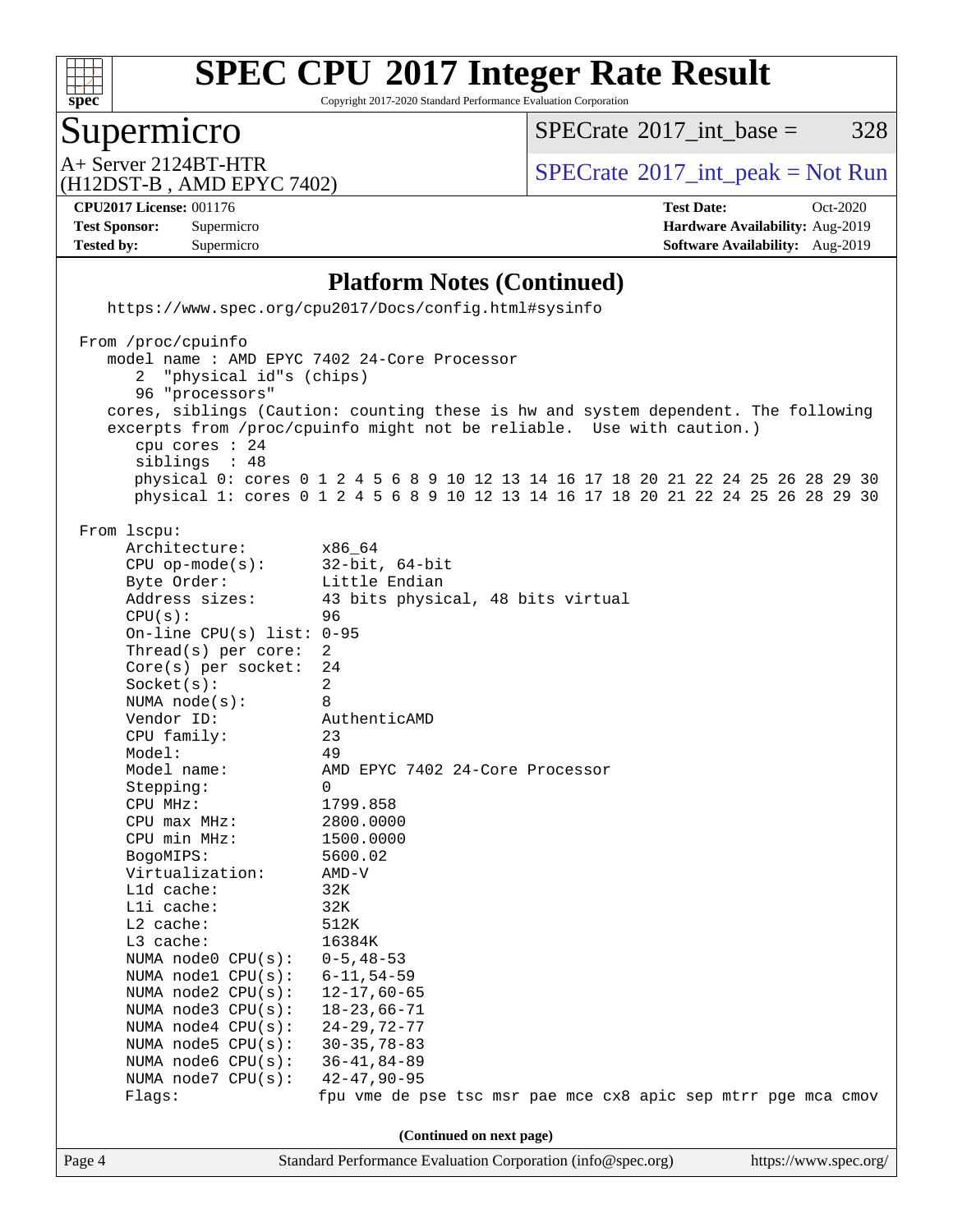

Copyright 2017-2020 Standard Performance Evaluation Corporation

# Supermicro<br>A+ Server 2124BT-HTR

 $SPECTate@2017\_int\_base = 328$ 

(H12DST-B , AMD EPYC 7402)

 $SPECTate$ <sup>®</sup>[2017\\_int\\_peak = N](http://www.spec.org/auto/cpu2017/Docs/result-fields.html#SPECrate2017intpeak)ot Run

#### **[CPU2017 License:](http://www.spec.org/auto/cpu2017/Docs/result-fields.html#CPU2017License)** 001176 **[Test Date:](http://www.spec.org/auto/cpu2017/Docs/result-fields.html#TestDate)** Oct-2020

**[Test Sponsor:](http://www.spec.org/auto/cpu2017/Docs/result-fields.html#TestSponsor)** Supermicro **[Hardware Availability:](http://www.spec.org/auto/cpu2017/Docs/result-fields.html#HardwareAvailability)** Aug-2019 **[Tested by:](http://www.spec.org/auto/cpu2017/Docs/result-fields.html#Testedby)** Supermicro **Supermicro [Software Availability:](http://www.spec.org/auto/cpu2017/Docs/result-fields.html#SoftwareAvailability)** Aug-2019

#### **[Platform Notes \(Continued\)](http://www.spec.org/auto/cpu2017/Docs/result-fields.html#PlatformNotes)**

| pat pse36 clflush mmx fxsr sse sse2 ht syscall nx mmxext fxsr_opt pdpe1gb rdtscp lm<br>constant_tsc rep_good nopl xtopology nonstop_tsc cpuid extd_apicid aperfmperf pni                                                                                                                                                                                                                                                                                                                                                                                                                                                                                                                                                   |
|----------------------------------------------------------------------------------------------------------------------------------------------------------------------------------------------------------------------------------------------------------------------------------------------------------------------------------------------------------------------------------------------------------------------------------------------------------------------------------------------------------------------------------------------------------------------------------------------------------------------------------------------------------------------------------------------------------------------------|
| pclmulqdq monitor ssse3 fma cx16 sse4_1 sse4_2 movbe popcnt aes xsave avx f16c<br>rdrand lahf_lm cmp_legacy svm extapic cr8_legacy abm sse4a misalignsse 3dnowprefetch<br>osvw ibs skinit wdt tce topoext perfctr_core perfctr_nb bpext perfctr_llc mwaitx cpb<br>cat_13 cdp_13 hw_pstate sme ssbd mba sev ibrs ibpb stibp vmmcall fsgsbase bmil avx2<br>smep bmi2 cqm rdt_a rdseed adx smap clflushopt clwb sha_ni xsaveopt xsavec xgetbvl<br>xsaves cqm_llc cqm_occup_llc cqm_mbm_total cqm_mbm_local clzero irperf xsaveerptr<br>wbnoinvd arat npt lbrv svm_lock nrip_save tsc_scale vmcb_clean flushbyasid<br>decodeassists pausefilter pfthreshold avic v_vmsave_vmload vgif umip rdpid<br>overflow_recov succor smca |
| /proc/cpuinfo cache data                                                                                                                                                                                                                                                                                                                                                                                                                                                                                                                                                                                                                                                                                                   |
| cache size : 512 KB                                                                                                                                                                                                                                                                                                                                                                                                                                                                                                                                                                                                                                                                                                        |
| From numactl --hardware WARNING: a numactl 'node' might or might not correspond to a                                                                                                                                                                                                                                                                                                                                                                                                                                                                                                                                                                                                                                       |
| physical chip.                                                                                                                                                                                                                                                                                                                                                                                                                                                                                                                                                                                                                                                                                                             |
| $available: 8 nodes (0-7)$<br>node 0 cpus: 0 1 2 3 4 5 48 49 50 51 52 53                                                                                                                                                                                                                                                                                                                                                                                                                                                                                                                                                                                                                                                   |
| node 0 size: 32131 MB                                                                                                                                                                                                                                                                                                                                                                                                                                                                                                                                                                                                                                                                                                      |
| node 0 free: 31786 MB                                                                                                                                                                                                                                                                                                                                                                                                                                                                                                                                                                                                                                                                                                      |
| node 1 cpus: 6 7 8 9 10 11 54 55 56 57 58 59                                                                                                                                                                                                                                                                                                                                                                                                                                                                                                                                                                                                                                                                               |
| node 1 size: 32252 MB                                                                                                                                                                                                                                                                                                                                                                                                                                                                                                                                                                                                                                                                                                      |
| node 1 free: 31999 MB                                                                                                                                                                                                                                                                                                                                                                                                                                                                                                                                                                                                                                                                                                      |
| node 2 cpus: 12 13 14 15 16 17 60 61 62 63 64 65                                                                                                                                                                                                                                                                                                                                                                                                                                                                                                                                                                                                                                                                           |
| node 2 size: 32252 MB                                                                                                                                                                                                                                                                                                                                                                                                                                                                                                                                                                                                                                                                                                      |
| node 2 free: 31788 MB                                                                                                                                                                                                                                                                                                                                                                                                                                                                                                                                                                                                                                                                                                      |
| node 3 cpus: 18 19 20 21 22 23 66 67 68 69 70 71                                                                                                                                                                                                                                                                                                                                                                                                                                                                                                                                                                                                                                                                           |
| node 3 size: 32240 MB                                                                                                                                                                                                                                                                                                                                                                                                                                                                                                                                                                                                                                                                                                      |
| node 3 free: 32002 MB                                                                                                                                                                                                                                                                                                                                                                                                                                                                                                                                                                                                                                                                                                      |
| node 4 cpus: 24 25 26 27 28 29 72 73 74 75 76 77                                                                                                                                                                                                                                                                                                                                                                                                                                                                                                                                                                                                                                                                           |
| node 4 size: 32252 MB                                                                                                                                                                                                                                                                                                                                                                                                                                                                                                                                                                                                                                                                                                      |
| node 4 free: 31843 MB                                                                                                                                                                                                                                                                                                                                                                                                                                                                                                                                                                                                                                                                                                      |
| node 5 cpus: 30 31 32 33 34 35 78 79 80 81 82 83<br>node 5 size: 32228 MB                                                                                                                                                                                                                                                                                                                                                                                                                                                                                                                                                                                                                                                  |
| node 5 free: 32022 MB                                                                                                                                                                                                                                                                                                                                                                                                                                                                                                                                                                                                                                                                                                      |
| node 6 cpus: 36 37 38 39 40 41 84 85 86 87 88 89                                                                                                                                                                                                                                                                                                                                                                                                                                                                                                                                                                                                                                                                           |
| node 6 size: 32252 MB                                                                                                                                                                                                                                                                                                                                                                                                                                                                                                                                                                                                                                                                                                      |
| node 6 free: 31967 MB                                                                                                                                                                                                                                                                                                                                                                                                                                                                                                                                                                                                                                                                                                      |
| node 7 cpus: 42 43 44 45 46 47 90 91 92 93 94 95                                                                                                                                                                                                                                                                                                                                                                                                                                                                                                                                                                                                                                                                           |
| node 7 size: 32251 MB                                                                                                                                                                                                                                                                                                                                                                                                                                                                                                                                                                                                                                                                                                      |
| node 7 free: 32013 MB                                                                                                                                                                                                                                                                                                                                                                                                                                                                                                                                                                                                                                                                                                      |
| node distances:                                                                                                                                                                                                                                                                                                                                                                                                                                                                                                                                                                                                                                                                                                            |
| node<br>0<br>$\mathbf{1}$<br>$\overline{4}$<br>2<br>3<br>5<br>6<br>7                                                                                                                                                                                                                                                                                                                                                                                                                                                                                                                                                                                                                                                       |
| 0:<br>10<br>12<br>12<br>32<br>32<br>32<br>12<br>32                                                                                                                                                                                                                                                                                                                                                                                                                                                                                                                                                                                                                                                                         |
| 12 10<br>32<br>1:<br>12<br>12<br>32<br>32<br>32                                                                                                                                                                                                                                                                                                                                                                                                                                                                                                                                                                                                                                                                            |
| 12<br>32<br>32<br>2:<br>12<br>10<br>12<br>32<br>32                                                                                                                                                                                                                                                                                                                                                                                                                                                                                                                                                                                                                                                                         |
|                                                                                                                                                                                                                                                                                                                                                                                                                                                                                                                                                                                                                                                                                                                            |
| (Continued on next page)                                                                                                                                                                                                                                                                                                                                                                                                                                                                                                                                                                                                                                                                                                   |
| Standard Performance Evaluation Corporation (info@spec.org)<br>https://www.spec.org/<br>Page 5                                                                                                                                                                                                                                                                                                                                                                                                                                                                                                                                                                                                                             |
|                                                                                                                                                                                                                                                                                                                                                                                                                                                                                                                                                                                                                                                                                                                            |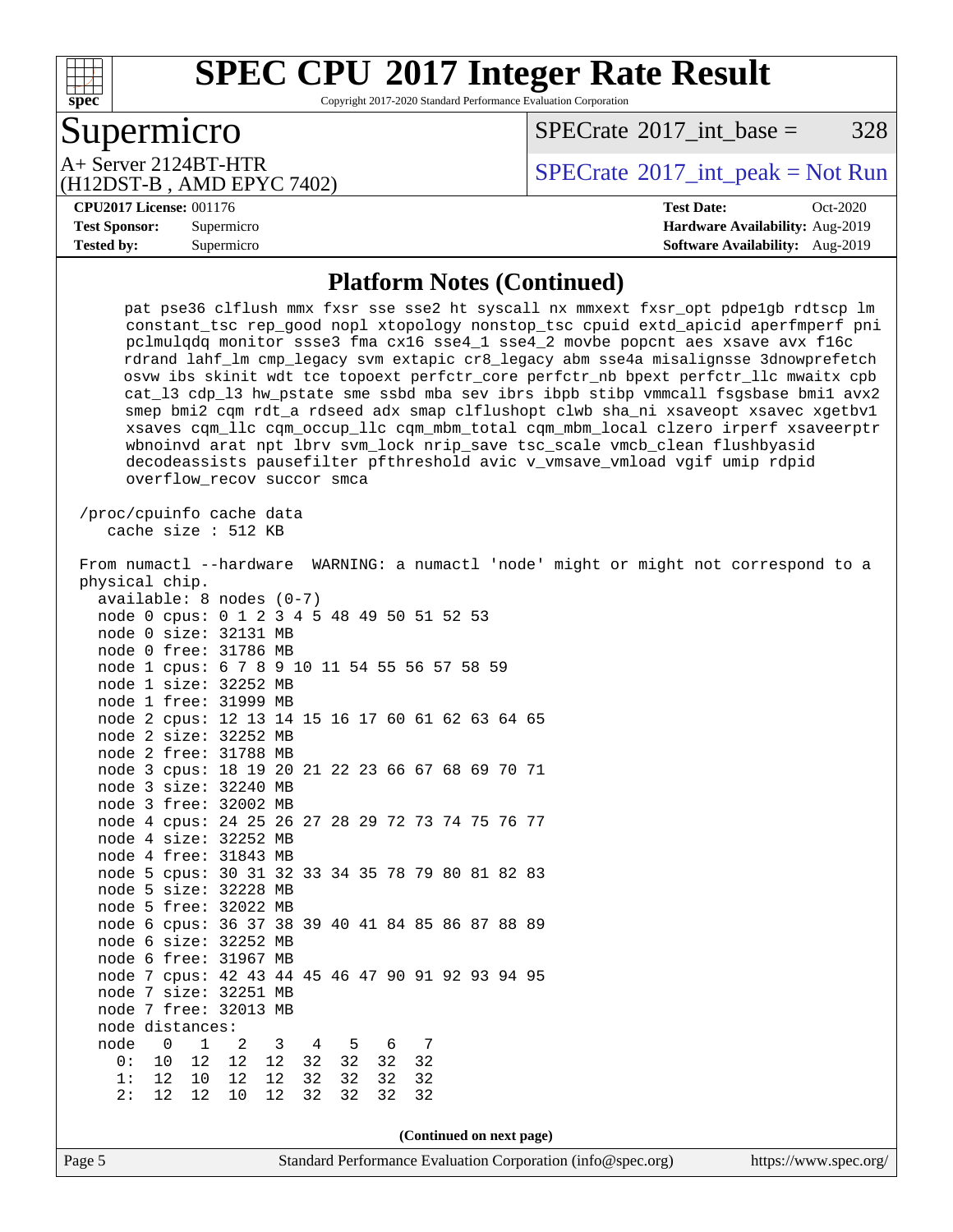

Copyright 2017-2020 Standard Performance Evaluation Corporation

# Supermicro

[SPECrate](http://www.spec.org/auto/cpu2017/Docs/result-fields.html#SPECrate2017intbase)<sup>®</sup>2017 int base =  $328$ 

(H12DST-B , AMD EPYC 7402)

 $A+$  Server 2124BT-HTR<br>(H12DST B, AMD EBVC 7402)

**[CPU2017 License:](http://www.spec.org/auto/cpu2017/Docs/result-fields.html#CPU2017License)** 001176 **[Test Date:](http://www.spec.org/auto/cpu2017/Docs/result-fields.html#TestDate)** Oct-2020 **[Test Sponsor:](http://www.spec.org/auto/cpu2017/Docs/result-fields.html#TestSponsor)** Supermicro **[Hardware Availability:](http://www.spec.org/auto/cpu2017/Docs/result-fields.html#HardwareAvailability)** Aug-2019 **[Tested by:](http://www.spec.org/auto/cpu2017/Docs/result-fields.html#Testedby)** Supermicro **Supermicro [Software Availability:](http://www.spec.org/auto/cpu2017/Docs/result-fields.html#SoftwareAvailability)** Aug-2019

#### **[Platform Notes \(Continued\)](http://www.spec.org/auto/cpu2017/Docs/result-fields.html#PlatformNotes)** 3: 12 12 12 10 32 32 32 32 4: 32 32 32 32 10 12 12 12 5: 32 32 32 32 12 10 12 12 6: 32 32 32 32 12 12 10 12 7: 32 32 32 32 12 12 12 10 From /proc/meminfo<br>MemTotal: 264051444 kB HugePages\_Total: 0 Hugepagesize: 2048 kB /usr/bin/lsb\_release -d Ubuntu 19.04 From /etc/\*release\* /etc/\*version\* debian\_version: buster/sid os-release: NAME="Ubuntu" VERSION="19.04 (Disco Dingo)" ID=ubuntu ID\_LIKE=debian PRETTY\_NAME="Ubuntu 19.04" VERSION\_ID="19.04" HOME\_URL="<https://www.ubuntu.com/"> SUPPORT\_URL="<https://help.ubuntu.com/"> uname -a: Linux h12dst 5.0.0-25-generic #26-Ubuntu SMP Thu Aug 1 12:04:58 UTC 2019 x86\_64 x86\_64 x86\_64 GNU/Linux Kernel self-reported vulnerability status: CVE-2018-3620 (L1 Terminal Fault): Not affected Microarchitectural Data Sampling: Not affected CVE-2017-5754 (Meltdown): Not affected CVE-2018-3639 (Speculative Store Bypass): Mitigation: Speculative Store Bypass disabled via prctl and seccomp CVE-2017-5753 (Spectre variant 1): Mitigation: usercopy/swapgs barriers and \_\_user pointer sanitization CVE-2017-5715 (Spectre variant 2): Mitigation: Full AMD retpoline, IBPB: conditional, IBRS\_FW, STIBP: conditional, RSB filling run-level 3 Oct 14 16:42 SPEC is set to: /home/cpu2017 Filesystem Type Size Used Avail Use% Mounted on **(Continued on next page)**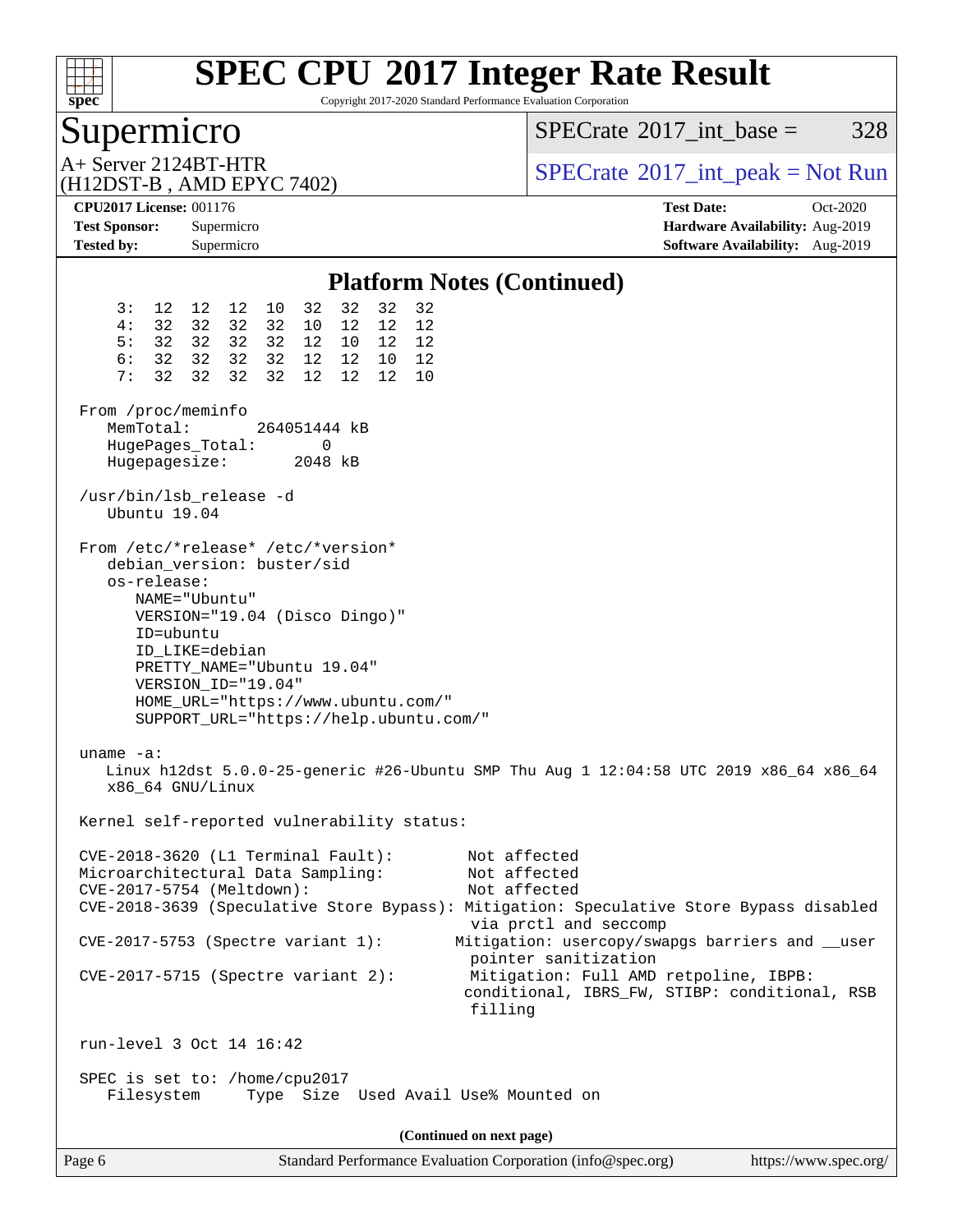

Copyright 2017-2020 Standard Performance Evaluation Corporation

## Supermicro

 $SPECTate$ <sup>®</sup>[2017\\_int\\_base =](http://www.spec.org/auto/cpu2017/Docs/result-fields.html#SPECrate2017intbase) 328

(H12DST-B , AMD EPYC 7402)

 $A+$  Server 2124BT-HTR<br>(H12DST B AMD EDVC 7402)

**[Tested by:](http://www.spec.org/auto/cpu2017/Docs/result-fields.html#Testedby)** Supermicro **[Software Availability:](http://www.spec.org/auto/cpu2017/Docs/result-fields.html#SoftwareAvailability)** Aug-2019

**[CPU2017 License:](http://www.spec.org/auto/cpu2017/Docs/result-fields.html#CPU2017License)** 001176 **[Test Date:](http://www.spec.org/auto/cpu2017/Docs/result-fields.html#TestDate)** Oct-2020 **[Test Sponsor:](http://www.spec.org/auto/cpu2017/Docs/result-fields.html#TestSponsor)** Supermicro **[Hardware Availability:](http://www.spec.org/auto/cpu2017/Docs/result-fields.html#HardwareAvailability)** Aug-2019

#### **[Platform Notes \(Continued\)](http://www.spec.org/auto/cpu2017/Docs/result-fields.html#PlatformNotes)**

/dev/sda2 ext4 183G 32G 142G 19% /

 From /sys/devices/virtual/dmi/id BIOS: American Megatrends Inc. 1.2 08/10/2020 Vendor: Supermicro Product: Super Server Serial: 0123456789

 Additional information from dmidecode follows. WARNING: Use caution when you interpret this section. The 'dmidecode' program reads system data which is "intended to allow hardware to be accurately determined", but the intent may not be met, as there are frequent changes to hardware, firmware, and the "DMTF SMBIOS" standard.

Memory:

16x Samsung M393A2K40DB3-CWE 16 kB 1 rank 3200

(End of data from sysinfo program)

#### **[Compiler Version Notes](http://www.spec.org/auto/cpu2017/Docs/result-fields.html#CompilerVersionNotes)**

| C                        | 500.perlbench $r(base)$ 502.qcc $r(base)$ 505.mcf $r(base)$<br>$525.x264_r(base) 557.xz_r(base)$                                                                                                                                                                                               |                       |  |  |
|--------------------------|------------------------------------------------------------------------------------------------------------------------------------------------------------------------------------------------------------------------------------------------------------------------------------------------|-----------------------|--|--|
|                          | AOCC.LLVM.2.0.0.B191.2019 07 19 clang version 8.0.0 (CLANG: Jenkins<br>AOCC 2 0 0-Build#191) (based on LLVM AOCC.LLVM.2.0.0.B191.2019 07 19)<br>Target: x86 64-unknown-linux-gnu<br>Thread model: posix<br>InstalledDir: /sppo/dev/compilers/aocc-compiler-2.0.0/bin                           |                       |  |  |
| $C++$                    | 520.omnetpp $r(base)$ 523.xalancbmk $r(base)$ 531.deepsjeng $r(base)$                                                                                                                                                                                                                          |                       |  |  |
|                          | $541.$ leela $r(base)$<br>AOCC.LLVM.2.0.0.B191.2019_07_19 clang version 8.0.0 (CLANG: Jenkins<br>AOCC 2 0 0-Build#191) (based on LLVM AOCC.LLVM.2.0.0.B191.2019_07_19)<br>Target: x86_64-unknown-linux-gnu<br>Thread model: posix<br>InstalledDir: /sppo/dev/compilers/aocc-compiler-2.0.0/bin |                       |  |  |
|                          | Fortran   548.exchange2 $r(base)$                                                                                                                                                                                                                                                              |                       |  |  |
|                          | AOCC.LLVM.2.0.0.B191.2019_07_19 clang version 8.0.0 (CLANG: Jenkins<br>AOCC_2_0_0-Build#191) (based on LLVM AOCC.LLVM.2.0.0.B191.2019_07_19)                                                                                                                                                   |                       |  |  |
| (Continued on next page) |                                                                                                                                                                                                                                                                                                |                       |  |  |
| Page 7                   | Standard Performance Evaluation Corporation (info@spec.org)                                                                                                                                                                                                                                    | https://www.spec.org/ |  |  |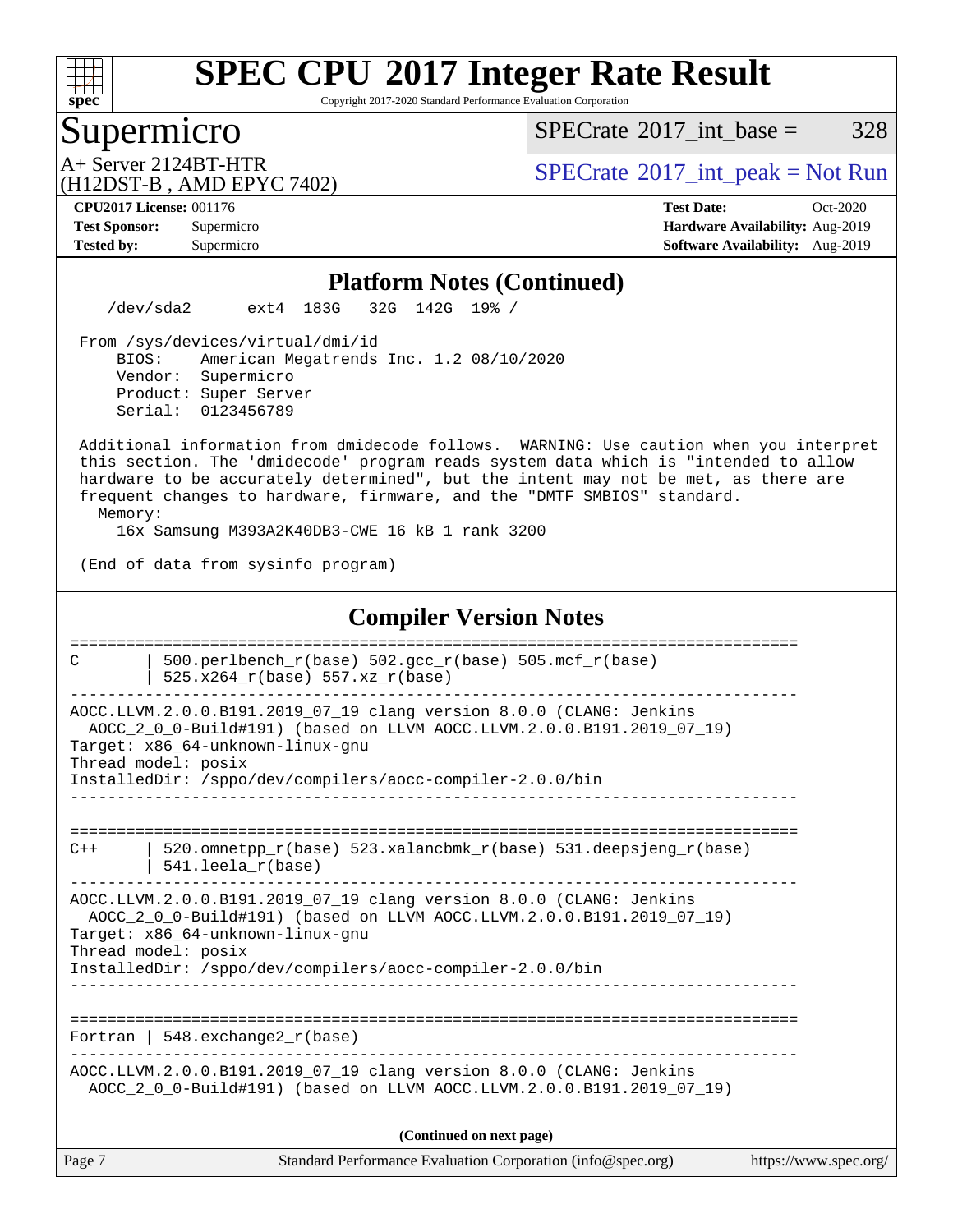

Copyright 2017-2020 Standard Performance Evaluation Corporation

# Supermicro

[SPECrate](http://www.spec.org/auto/cpu2017/Docs/result-fields.html#SPECrate2017intbase)<sup>®</sup>2017 int base =  $328$ 

# (H12DST-B , AMD EPYC 7402)

 $A+$  Server 2124BT-HTR<br>(H12DST B, AMD EBVC 7402)

**[Tested by:](http://www.spec.org/auto/cpu2017/Docs/result-fields.html#Testedby)** Supermicro **Supermicro [Software Availability:](http://www.spec.org/auto/cpu2017/Docs/result-fields.html#SoftwareAvailability)** Aug-2019

**[CPU2017 License:](http://www.spec.org/auto/cpu2017/Docs/result-fields.html#CPU2017License)** 001176 **[Test Date:](http://www.spec.org/auto/cpu2017/Docs/result-fields.html#TestDate)** Oct-2020 **[Test Sponsor:](http://www.spec.org/auto/cpu2017/Docs/result-fields.html#TestSponsor)** Supermicro **[Hardware Availability:](http://www.spec.org/auto/cpu2017/Docs/result-fields.html#HardwareAvailability)** Aug-2019

### **[Compiler Version Notes \(Continued\)](http://www.spec.org/auto/cpu2017/Docs/result-fields.html#CompilerVersionNotes)**

Target: x86\_64-unknown-linux-gnu Thread model: posix InstalledDir: /sppo/dev/compilers/aocc-compiler-2.0.0/bin ------------------------------------------------------------------------------

### **[Base Compiler Invocation](http://www.spec.org/auto/cpu2017/Docs/result-fields.html#BaseCompilerInvocation)**

#### [C benchmarks](http://www.spec.org/auto/cpu2017/Docs/result-fields.html#Cbenchmarks): [clang](http://www.spec.org/cpu2017/results/res2020q4/cpu2017-20201027-24310.flags.html#user_CCbase_clang-c)

[C++ benchmarks:](http://www.spec.org/auto/cpu2017/Docs/result-fields.html#CXXbenchmarks) [clang++](http://www.spec.org/cpu2017/results/res2020q4/cpu2017-20201027-24310.flags.html#user_CXXbase_clang-cpp)

[Fortran benchmarks](http://www.spec.org/auto/cpu2017/Docs/result-fields.html#Fortranbenchmarks): [flang](http://www.spec.org/cpu2017/results/res2020q4/cpu2017-20201027-24310.flags.html#user_FCbase_flang)

## **[Base Portability Flags](http://www.spec.org/auto/cpu2017/Docs/result-fields.html#BasePortabilityFlags)**

 500.perlbench\_r: [-DSPEC\\_LINUX\\_X64](http://www.spec.org/cpu2017/results/res2020q4/cpu2017-20201027-24310.flags.html#b500.perlbench_r_basePORTABILITY_DSPEC_LINUX_X64) [-DSPEC\\_LP64](http://www.spec.org/cpu2017/results/res2020q4/cpu2017-20201027-24310.flags.html#b500.perlbench_r_baseEXTRA_PORTABILITY_DSPEC_LP64) 502.gcc\_r: [-DSPEC\\_LP64](http://www.spec.org/cpu2017/results/res2020q4/cpu2017-20201027-24310.flags.html#suite_baseEXTRA_PORTABILITY502_gcc_r_DSPEC_LP64) 505.mcf\_r: [-DSPEC\\_LP64](http://www.spec.org/cpu2017/results/res2020q4/cpu2017-20201027-24310.flags.html#suite_baseEXTRA_PORTABILITY505_mcf_r_DSPEC_LP64) 520.omnetpp\_r: [-DSPEC\\_LP64](http://www.spec.org/cpu2017/results/res2020q4/cpu2017-20201027-24310.flags.html#suite_baseEXTRA_PORTABILITY520_omnetpp_r_DSPEC_LP64) 523.xalancbmk\_r: [-DSPEC\\_LINUX](http://www.spec.org/cpu2017/results/res2020q4/cpu2017-20201027-24310.flags.html#b523.xalancbmk_r_basePORTABILITY_DSPEC_LINUX) [-DSPEC\\_LP64](http://www.spec.org/cpu2017/results/res2020q4/cpu2017-20201027-24310.flags.html#suite_baseEXTRA_PORTABILITY523_xalancbmk_r_DSPEC_LP64) 525.x264\_r: [-DSPEC\\_LP64](http://www.spec.org/cpu2017/results/res2020q4/cpu2017-20201027-24310.flags.html#suite_baseEXTRA_PORTABILITY525_x264_r_DSPEC_LP64) 531.deepsjeng\_r: [-DSPEC\\_LP64](http://www.spec.org/cpu2017/results/res2020q4/cpu2017-20201027-24310.flags.html#suite_baseEXTRA_PORTABILITY531_deepsjeng_r_DSPEC_LP64) 541.leela\_r: [-DSPEC\\_LP64](http://www.spec.org/cpu2017/results/res2020q4/cpu2017-20201027-24310.flags.html#suite_baseEXTRA_PORTABILITY541_leela_r_DSPEC_LP64) 548.exchange2\_r: [-DSPEC\\_LP64](http://www.spec.org/cpu2017/results/res2020q4/cpu2017-20201027-24310.flags.html#suite_baseEXTRA_PORTABILITY548_exchange2_r_DSPEC_LP64) 557.xz\_r: [-DSPEC\\_LP64](http://www.spec.org/cpu2017/results/res2020q4/cpu2017-20201027-24310.flags.html#suite_baseEXTRA_PORTABILITY557_xz_r_DSPEC_LP64)

# **[Base Optimization Flags](http://www.spec.org/auto/cpu2017/Docs/result-fields.html#BaseOptimizationFlags)**

#### [C benchmarks](http://www.spec.org/auto/cpu2017/Docs/result-fields.html#Cbenchmarks):

[-flto](http://www.spec.org/cpu2017/results/res2020q4/cpu2017-20201027-24310.flags.html#user_CCbase_aocc-flto) [-Wl,-mllvm -Wl,-function-specialize](http://www.spec.org/cpu2017/results/res2020q4/cpu2017-20201027-24310.flags.html#user_CCbase_F-function-specialize_7e7e661e57922243ee67c9a1251cb8910e607325179a0ce7f2884e09a6f5d4a5ef0ae4f37e8a2a11c95fc48e931f06dc2b6016f14b511fcb441e048bef1b065a) [-Wl,-mllvm -Wl,-region-vectorize](http://www.spec.org/cpu2017/results/res2020q4/cpu2017-20201027-24310.flags.html#user_CCbase_F-region-vectorize_fb6c6b5aa293c88efc6c7c2b52b20755e943585b1fe8658c35afef78727fff56e1a56891413c30e36b8e2a6f9a71126986319243e80eb6110b78b288f533c52b) [-Wl,-mllvm -Wl,-vector-library=LIBMVEC](http://www.spec.org/cpu2017/results/res2020q4/cpu2017-20201027-24310.flags.html#user_CCbase_F-use-vector-library_0a14b27fae317f283640384a31f7bfcc2bd4c1d0b5cfc618a3a430800c9b20217b00f61303eff223a3251b4f06ffbc9739dc5296db9d1fbb9ad24a3939d86d66) [-Wl,-mllvm -Wl,-reduce-array-computations=3](http://www.spec.org/cpu2017/results/res2020q4/cpu2017-20201027-24310.flags.html#user_CCbase_F-reduce-array-computations_b882aefe7a5dda4e33149f6299762b9a720dace3e498e13756f4c04e5a19edf5315c1f3993de2e61ec41e8c206231f84e05da7040e1bb5d69ba27d10a12507e4) [-O3](http://www.spec.org/cpu2017/results/res2020q4/cpu2017-20201027-24310.flags.html#user_CCbase_F-O3) [-ffast-math](http://www.spec.org/cpu2017/results/res2020q4/cpu2017-20201027-24310.flags.html#user_CCbase_aocc-ffast-math) [-march=znver2](http://www.spec.org/cpu2017/results/res2020q4/cpu2017-20201027-24310.flags.html#user_CCbase_aocc-march_3e2e19cff2eeef60c5d90b059483627c9ea47eca6d66670dbd53f9185f6439e27eb5e104cf773e9e8ab18c8842ce63e461a3e948d0214bd567ef3ade411bf467) [-fstruct-layout=3](http://www.spec.org/cpu2017/results/res2020q4/cpu2017-20201027-24310.flags.html#user_CCbase_F-struct-layout) [-mllvm -unroll-threshold=50](http://www.spec.org/cpu2017/results/res2020q4/cpu2017-20201027-24310.flags.html#user_CCbase_F-unroll-threshold_458874500b2c105d6d5cb4d7a611c40e2b16e9e3d26b355fea72d644c3673b4de4b3932662f0ed3dbec75c491a13da2d2ca81180bd779dc531083ef1e1e549dc) [-fremap-arrays](http://www.spec.org/cpu2017/results/res2020q4/cpu2017-20201027-24310.flags.html#user_CCbase_F-fremap-arrays) [-mllvm -function-specialize](http://www.spec.org/cpu2017/results/res2020q4/cpu2017-20201027-24310.flags.html#user_CCbase_F-function-specialize_233b3bdba86027f1b094368157e481c5bc59f40286dc25bfadc1858dcd5745c24fd30d5f188710db7fea399bcc9f44a80b3ce3aacc70a8870250c3ae5e1f35b8) [-mllvm -enable-gvn-hoist](http://www.spec.org/cpu2017/results/res2020q4/cpu2017-20201027-24310.flags.html#user_CCbase_F-enable-gvn-hoist_e5856354646dd6ca1333a0ad99b817e4cf8932b91b82809fd8fd47ceff7b22a89eba5c98fd3e3fa5200368fd772cec3dd56abc3c8f7b655a71b9f9848dddedd5) [-mllvm -reduce-array-computations=3](http://www.spec.org/cpu2017/results/res2020q4/cpu2017-20201027-24310.flags.html#user_CCbase_F-reduce-array-computations_aceadb8604558b566e0e3a0d7a3c1533923dd1fa0889614e16288028922629a28d5695c24d3b3be4306b1e311c54317dfffe3a2e57fbcaabc737a1798de39145) [-mllvm -global-vectorize-slp](http://www.spec.org/cpu2017/results/res2020q4/cpu2017-20201027-24310.flags.html#user_CCbase_F-global-vectorize-slp_a3935e8627af4ced727033b1ffd4db27f4d541a363d28d82bf4c2925fb3a0fd4115d6e42d13a2829f9e024d6608eb67a85cb49770f2da5c5ac8dbc737afad603) [-mllvm -vector-library=LIBMVEC](http://www.spec.org/cpu2017/results/res2020q4/cpu2017-20201027-24310.flags.html#user_CCbase_F-use-vector-library_e584e20b4f7ec96aa109254b65d8e01d864f3d68580371b9d93ed7c338191d4cfce20c3c864632264effc6bbe4c7c38153d02096a342ee92501c4a53204a7871) [-mllvm -inline-threshold=1000](http://www.spec.org/cpu2017/results/res2020q4/cpu2017-20201027-24310.flags.html#user_CCbase_dragonegg-llvm-inline-threshold_b7832241b0a6397e4ecdbaf0eb7defdc10f885c2a282fa3240fdc99844d543fda39cf8a4a9dccf68cf19b5438ac3b455264f478df15da0f4988afa40d8243bab) [-flv-function-specialization](http://www.spec.org/cpu2017/results/res2020q4/cpu2017-20201027-24310.flags.html#user_CCbase_F-flv-function-specialization) [-z muldefs](http://www.spec.org/cpu2017/results/res2020q4/cpu2017-20201027-24310.flags.html#user_CCbase_aocc-muldefs) [-lmvec](http://www.spec.org/cpu2017/results/res2020q4/cpu2017-20201027-24310.flags.html#user_CCbase_F-lmvec) [-lamdlibm](http://www.spec.org/cpu2017/results/res2020q4/cpu2017-20201027-24310.flags.html#user_CCbase_F-lamdlibm) [-ljemalloc](http://www.spec.org/cpu2017/results/res2020q4/cpu2017-20201027-24310.flags.html#user_CCbase_jemalloc-lib) [-lflang](http://www.spec.org/cpu2017/results/res2020q4/cpu2017-20201027-24310.flags.html#user_CCbase_F-lflang)

**(Continued on next page)**

| Page 8 | Standard Performance Evaluation Corporation (info@spec.org) | https://www.spec.org/ |
|--------|-------------------------------------------------------------|-----------------------|